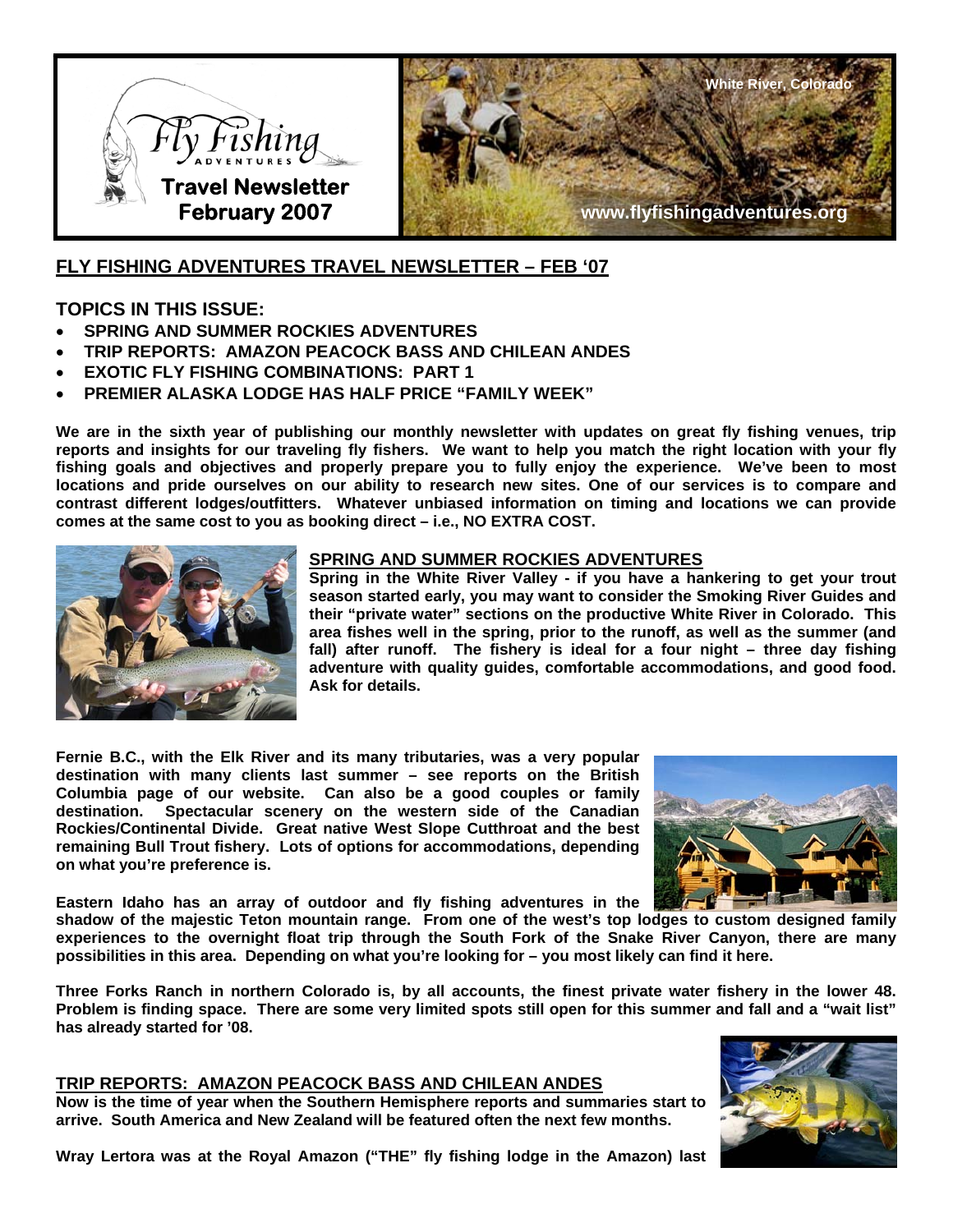**season during the same week we were there. Thanks to Wray for providing this info on his return trip this season.** 

**"I went back to the Royal Amazon during the first week of December. The fishing was even better than last year. The water level was good (low) which made the fishing excellent. Lots of sight fishing. We caught hundreds of peacock bass during the week, with a couple of 13 pounders and many between 10 and 13. There were three 18 pound fish caught by others at the camp during the week."** 

**(Note: if you have interest in visiting the Royal Amazon next season, better have your name on the list now so as openings occur, you have a chance to get a spot. More info on the Amazon page on our website - \$4,400 per week)** 



**From our favorite lodge in the Chilean Andes comes this report from Brian David, a global fly rod adventure seeker.** 

**"A highlight of my visit was an optional three day, two night float trip through the Andes on the Rio Palena, water that no one ever fishes. We floated most of it, but also did a lot of wading. Fishing with a mix of drys and streamers was excellent and I released the biggest fish I've ever caught – a 31 inch brown with a girth of 15 inches. We stayed the nights in two comfortable wilderness huts on the river which belonged to the lodge. Other highlights:** 

- **didn't see a single other fisherman, boat or human most days**
- **scenery was the best I've ever seen and the weather outstanding**
- **20+ fish released days (rainbows and browns) were the norm with over half dozen in the 20 24 inch category**
- **incredible food everything made from scratch**
- **guides could not have been any better….smart, fun, and good teachers"**

### **EXOTIC FLY FISHING COMBINATIONS – PART 1**

**Ever had the urge to just pack your bags, grab your fly rods, and consider never coming back? If you have the time and the budget, fly fishing based combination trips can be interesting. This sort of adventure allows for experiencing two or more different natural environments in one trip, taking advantage of the fact you've spent the money and flight time to be in a general geographical area. Examples can include:** 

**South American Potpourri - South America has a collection of options that could be mixed. How 'bout mixing two or three of these options into one trip?** 

**Patagonian Andes rainbow and brown trout** 

**Amazon for peacock bass** 

**Tierra del Fuego for the giant sea run browns of the Rio Grande** 

**Chilean Fjords with a first class hotel and spa as your base of operations** 

**Dorado in Northern Argentina** 

**The Seychelles – African Safari: Off the east coast of Africa lie the stunningly beautiful Seychelle Islands with the world class Alfonse Island Resort…..and great bonefishing and trevally. What a contrast to mix with a "top drawer" African safari?** 

**New Zealand – golf, fly fishing, and touring: Not only does New Zealand offer the finest rainbow and brown trout stalking in the world, it also has some of the finest golf courses to add to the overall appeal of a New Zealand visit. If you have dual passions that include both fly fishing and golf, they don't mix any better than in New Zealand.** 

**Obviously, itinerary planning for dual environment opportunities present their special challenges. Most important is availability – many of the destinations referenced above sell out a year (and sometimes more) in advance. Combining different elements means having them both available in consecutive time frames. Early planning is critical to getting all the options you want when you want them.** 

**There are many such opportunities if you have the resources and the time…and can handle the packing challenges.**